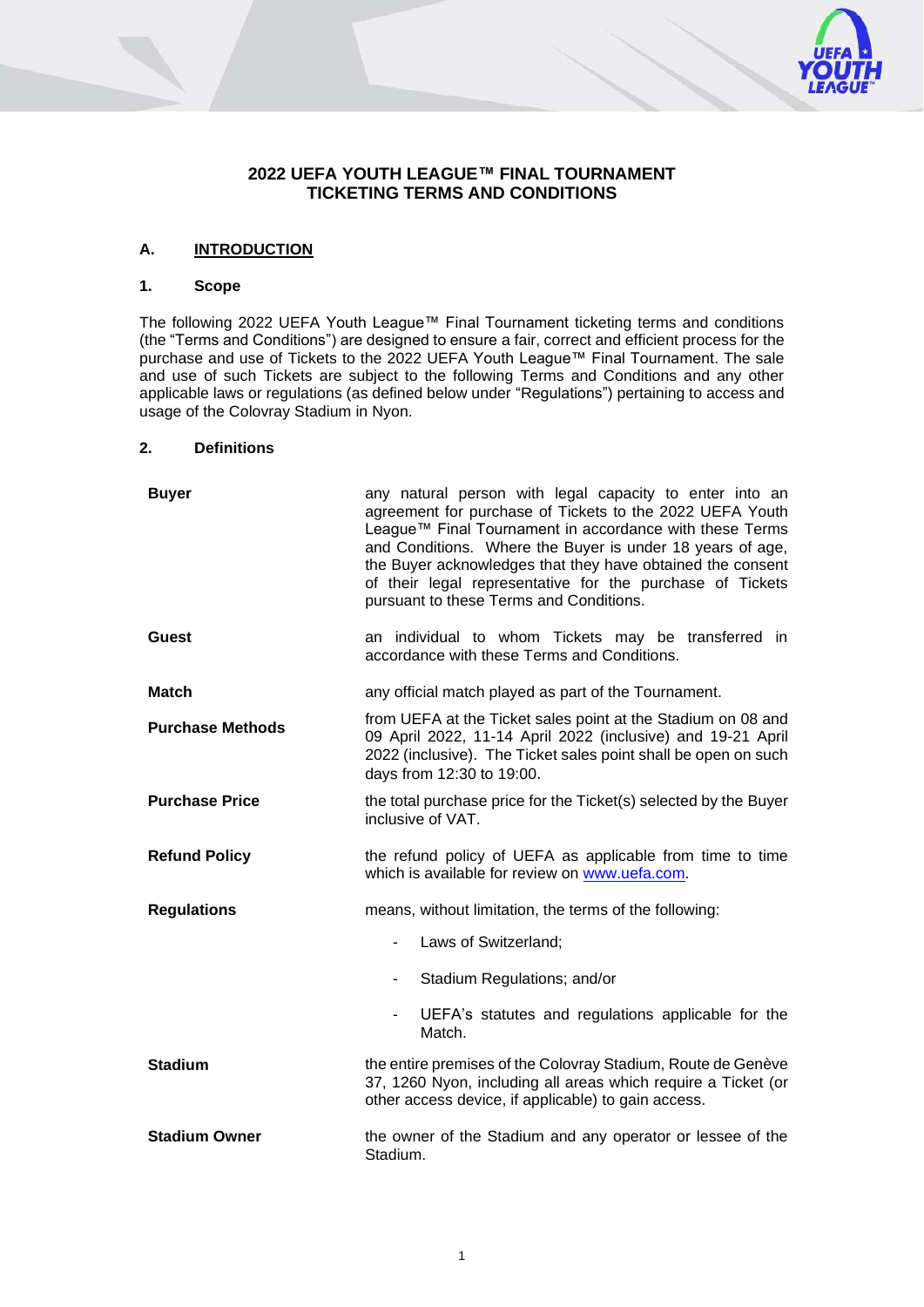**Stadium Regulations** the "Colovray Stadium Regulations" as applicable from time to time which can be accessed at: [www.uefa.com](http://www.uefa.com/) **Ticket** the paper or plastic ticket held by the Ticket Holder which (subject to these Terms and Conditions) grants the Ticket Holder the right to attend the relevant Match on the relevant day as indicated on such Ticket. **Ticket Holder any person who is in actual and legitimate possession of a** Ticket including, without limitation, Buyer's and their Guests (as the case may be). **Tournament** the final tournament of the UEFA Youth League™ 2021/2022 to be held at the Stadium on 22 April 2022 and 25 April 2022. **UEFA** Union des associations européennes de football whose offices are located at Route de Genève 46, 1260 Nyon 2, Switzerland and any wholly owned subsidiary thereof, including but not limited to, UEFA Events SA. For the avoidance of doubt, UEFA is deemed to be the "organiser" of the Match under the applicable law.

# **B. SALE OF TICKETS**

### **3. Buying Tickets**

- 3.1. Tickets (subject to availability) can be purchased by a Buyer via the Purchase Methods.
- <span id="page-1-0"></span>3.2. The Buyer is required to provide their surname, first name and telephone number during the purchase process. The Buyer further agrees to provide the surname and first name of their Guest(s) upon request by UEFA.
- 3.3. Upon identifying the Ticket(s) that they wish to purchase, the Buyer will notify UEFA with an offer that they are willing to purchase the Ticket(s) from UEFA for the Purchase Price. By making such an offer, the Buyer acknowledges that they have read, understood, accepted, and agreed to comply with these Terms and Conditions.
- 3.4. The Buyer's offer to purchase Tickets in accordance with these Terms and Conditions will be accepted by UEFA following full and successful payment by the Buyer of the relevant Purchase Price of the Ticket(s).
- 3.5. The Buyer acknowledges and agrees that all Ticket purchases are final and that (save for circumstances where the Refund Policy applies) no cancellations will be permitted and/or refunds or exchanges given following full and successful payment by the Buyer of the relevant Purchase Price for the Ticket(s).

#### **4. Payment**

4.1. Payment for the Ticket(s) may only be made in cash.

### **5. Distribution of Tickets**

- 5.1. Tickets will be delivered to the Buyer immediately upon purchase.
- 5.2. Tickets shall remain the property of UEFA at all times.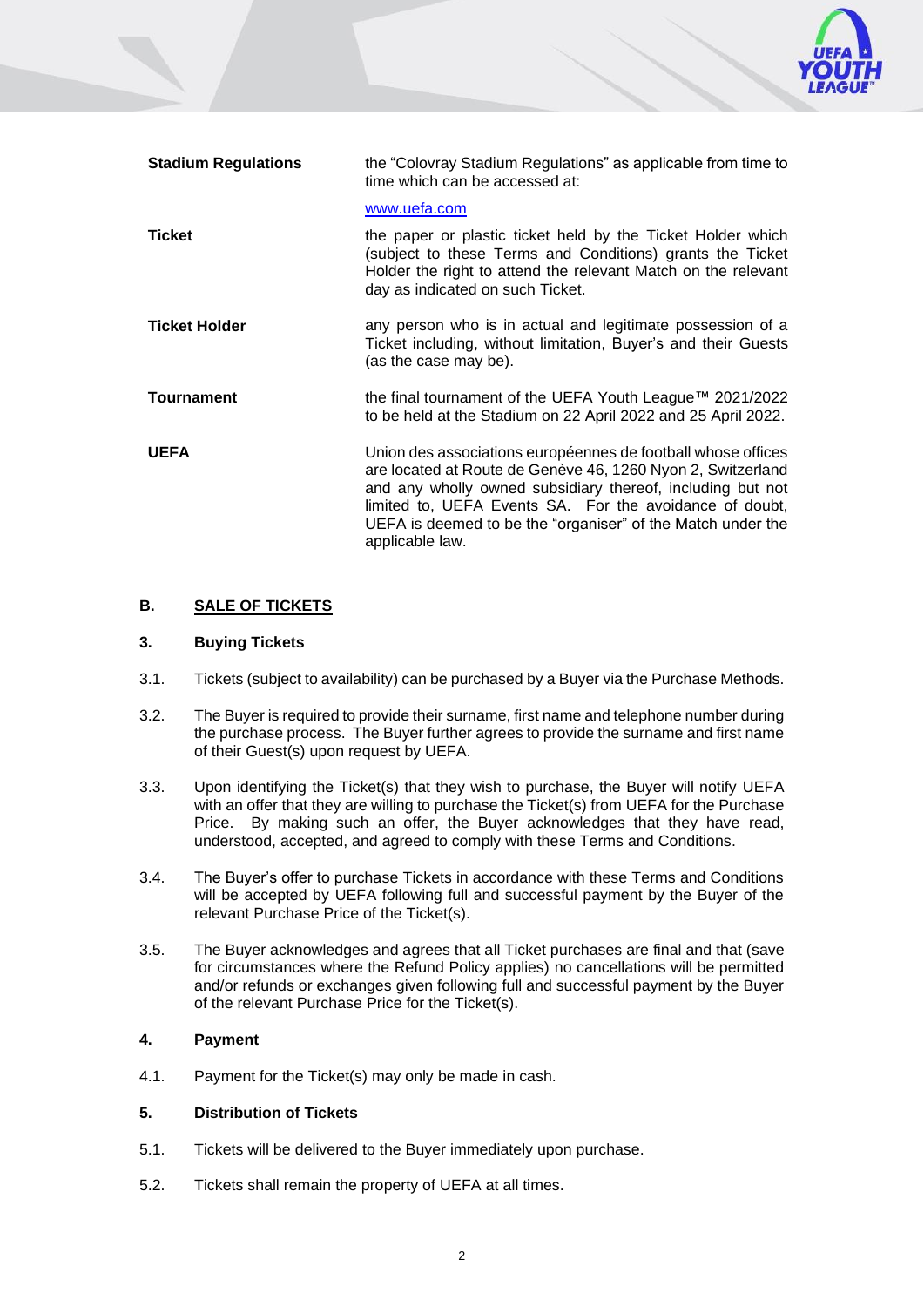- 
- 5.3. Defective Ticket(s) such as, Tickets with illegible data, shall be notified to UEFA immediately upon receipt. Defective Ticket(s) will be replaced free of charge provided that the original defective Ticket(s) are returned/remitted to UEFA in their original condition. UEFA and the Stadium Owner shall not be responsible for lost, stolen, damaged or destroyed Ticket(s) after their delivery to the Buyer. In particular UEFA and the Stadium Owner shall not be liable to refund any Ticket(s) or to re-print Ticket(s).

# **USE OF TICKETS**

# <span id="page-2-2"></span>**6. Prohibited Use of the Ticket(s)**

- 6.1. Except as expressly permitted in Articles [6.2](#page-2-0) and [6.3,](#page-2-1) any resale, transfer, offer or advertisement for resale or transfer of the Ticket(s) whether for free or for consideration, is strictly prohibited without the prior written approval of UEFA (to be given at UEFA's sole discretion).
- <span id="page-2-0"></span>6.2. Buyers shall be permitted to transfer Tickets to their Guest(s) provided that:
	- a. the Tickets are for their personal use;
	- b. such permitted transfer is free of any extra consideration over and above the face value of the Ticket; and
	- c. Guests, by accepting the transfer of Tickets from the Buyer, agree to be subject to these Terms and Conditions.
- <span id="page-2-1"></span>6.3. In the event that a Ticket Holder (which, for the avoidance of doubt, includes the Buyer and any Guest(s)) is unable to attend the Match, the Buyer shall not be entitled to a refund in respect of such Ticket but shall be entitled to transfer such Ticket to a friend or family member (who shall in turn become the Guest for the purposes of these Terms and Conditions), provided that such transfer is carried out in compliance with, and subject to, Articles 6.1 and 6.2. For the avoidance of doubt, in accordance with Article [3.2,](#page-1-0) the Buyer shall, upon request by UEFA, provide the surname and first name of such individual to whom such Ticket is transferred.
- 6.4. The Ticket(s) shall not be:
	- a. used for any promotion, advertising, fundraising, auction, raffle or any other similar commercial or non-commercial purposes;
	- b. used as a prize (or part of a prize) in any contest, competition, (promotional) game of chance, lottery or sweepstake;
	- c. combined with and sold as part of any package of goods or services; or
	- d. combined with and sold as part of any travel or hospitality package (for example combining flights, hotels and the Ticket(s)).
- 6.5. Ticket Holders shall not:
	- a. run any advertisements or promotions relating to UEFA, the UEFA Youth League™, the Tournament or the Match(es);
	- b. advertise, promote, give away, distribute, sell or offer for sale any product or service from any part of the Stadium or via the display of overt commercial messages on clothing worn or items brought into the Stadium; or
	- c. exploit any marketing or promotional opportunities in relation to the Ticket(s).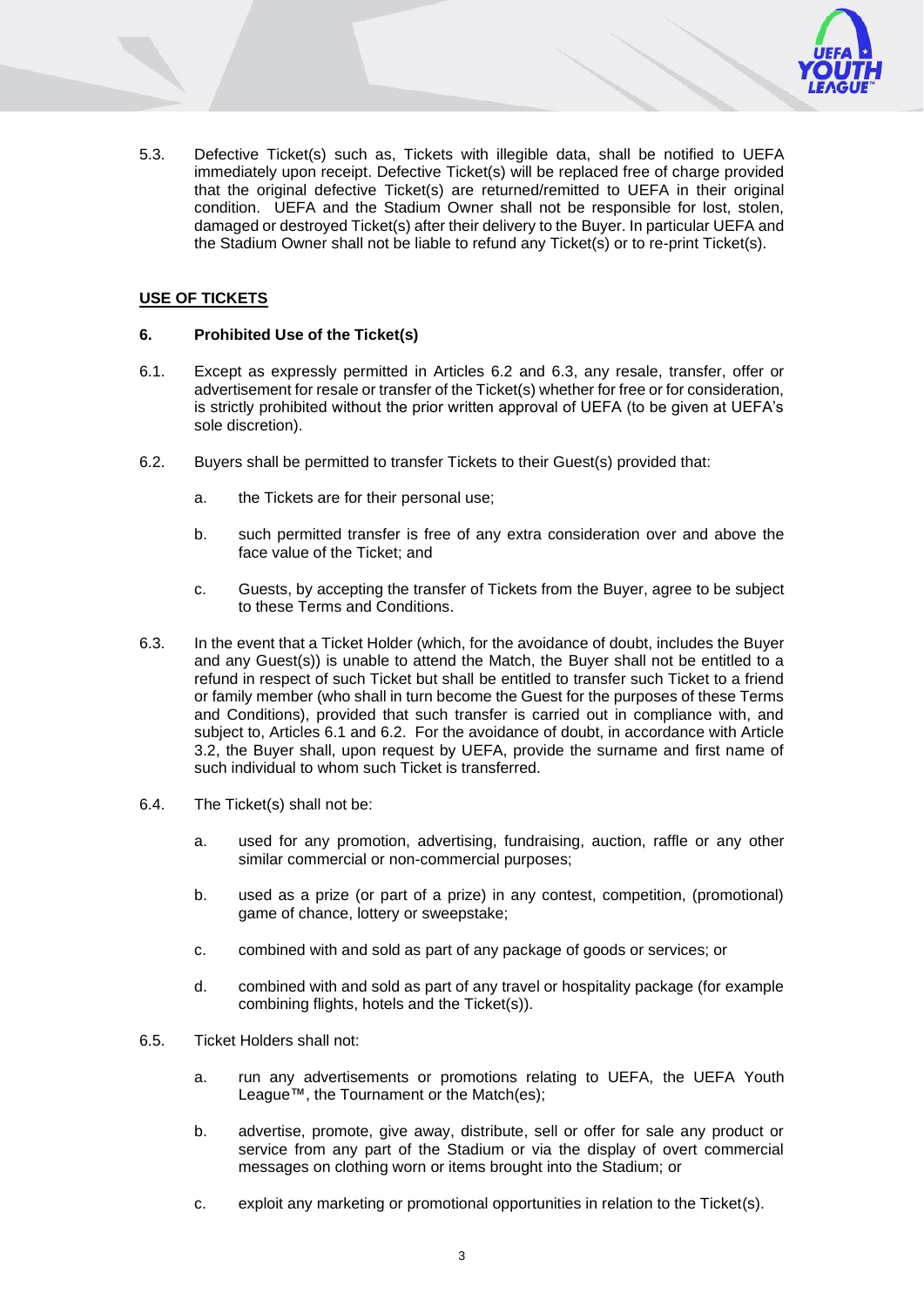

For the avoidance of doubt, no branding, which may be aimed at promotional or marketing purposes whatsoever, may be displayed by any Ticket Holder at the Stadium.

- 6.6. Ticket(s) acquired or used in breach of this Article [6](#page-2-2) and/or Article [11](#page-5-0) of these Terms and Conditions shall be void and any person seeking to use such Ticket(s) will be deemed a trespasser and will be refused entry or be evicted from the Stadium with no right to a refund, and may be liable to further legal action. Any unauthorised sale or transfer of the Ticket(s) may be reported to the police.
- 6.7. Any breach of these Terms and Conditions, any applicable laws and/or or of any Regulations' clauses shall entitle UEFA to cancel and invalidate the Ticket and any other Ticket(s) for the Tournament that have been allocated to the Ticket Holder, with no right to a refund.

### **7. Entrance to the Stadium**

- 7.1. Access to the Stadium will be permitted during such hours as published on UEFA's website at [www.uefa.com.](http://www.uefa.com/)
- 7.2. Entrance to the Stadium shall be:
	- a. subject to compliance with:
		- i. these Terms and Conditions;
		- ii. the Stadium Regulations;
		- iii. any sanitary measures or policies in place;
		- iv. all applicable laws (whether statutory or otherwise and including health and safety requirements and any sanitary measures in the context of COVID-19) governing access or presence at the Stadium, attendance at the Match, use of the Tickets, general safety certificate and any special safety certificate applying to the Stadium, issued by any authority that has jurisdiction or authority in relation to the holding of the Match at the Stadium; and
	- b. authorised upon presentation of a valid Ticket per person (regardless of age) and, upon request, proof of identity with valid photograph (passport or national identity card).
- 7.3. Ticket Holders leaving the Stadium will not be re-admitted.
- 7.4. Any breach of these Terms and Conditions by a Buyer/Guest/Ticket Holder shall result in the Buyer/Guest/Ticket Holder being deemed a trespasser and shall give UEFA the right to eject said Buyer/Guest/Ticket Holder from the Stadium, with no right to a refund.

#### **8. Conduct at the Stadium**

- 8.1. For safety and security purposes, all persons attending the Match, if and when so requested by stewards, safety personnel and/or any other legally authorised persons representing the organiser of the Match, shall:
	- a. produce a valid Ticket together with proof of identity with valid photograph (passport or national identity card);
	- b. submit to inspections, body checks and examinations (including through the use of technical aids) to ensure that they are not in possession of dangerous,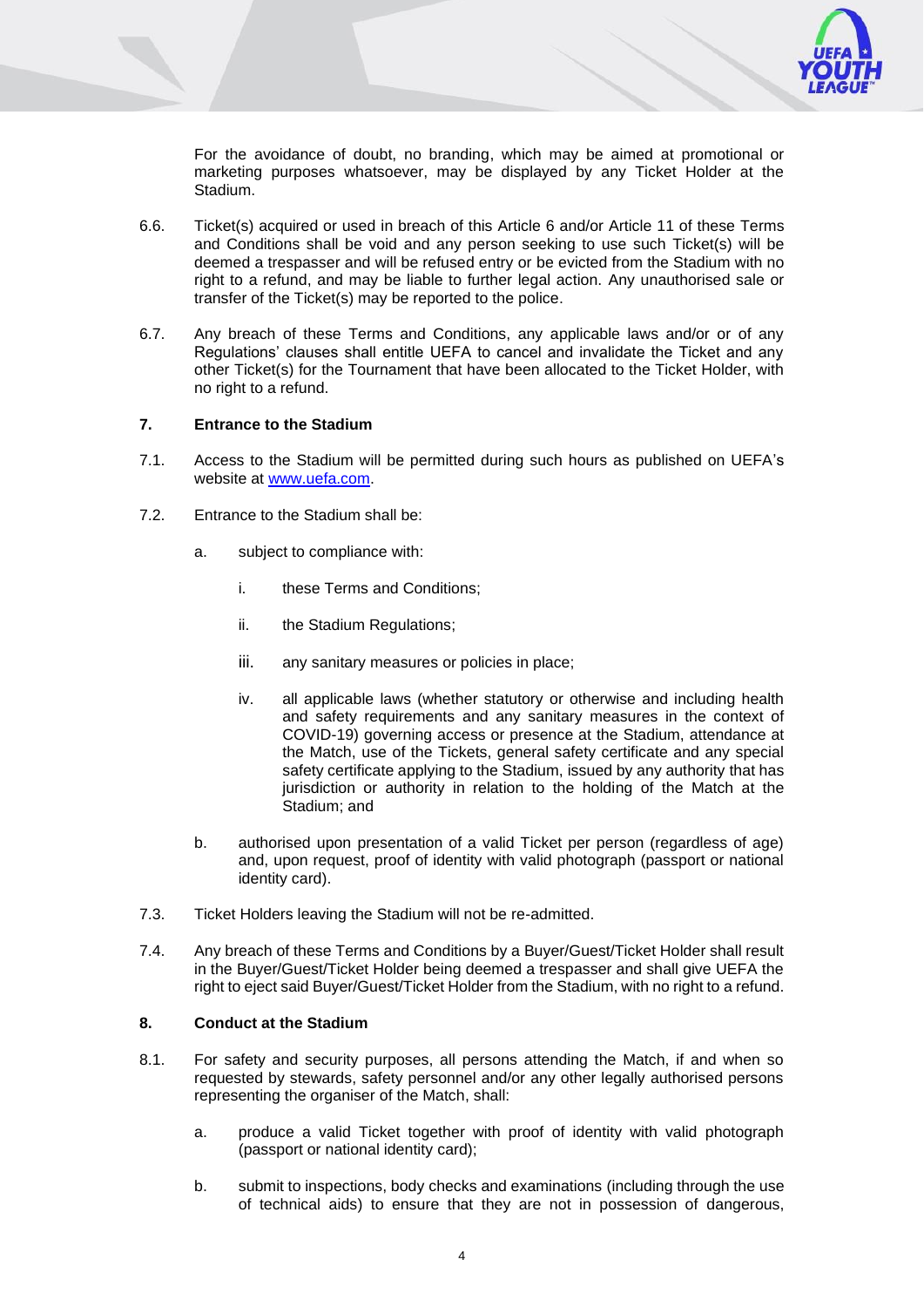

prohibited or unauthorised items. Safety personnel, stewards and/or police shall be entitled to search any person's clothing and their belongings;

- c. comply with all instructions and guidelines issued by such persons;
- d. comply with all sanitary measures and polices in place at the Stadium and follow any and all instructions from safety personnel, stewards and/or police and/or any other duly authorised persons at the Stadium in relation to sanitary and hygiene measures; and
- e. be subject to additional safety controls inside the Stadium, as the case may arise.
- 8.2. It shall be strictly forbidden inside the Stadium to express, to disseminate of any insulting, racist, xenophobic, sexist (relating to either men or women), religious, political or other illegal/prohibited messages, particularly discriminatory propaganda messages or being in possession of such material.
- 8.3. The Stadium Regulations contain detailed lists of prohibited items and conduct and each Ticket Holder shall fully comply with any restrictions contained therein. Abbreviated versions of these Terms and Conditions and/or Stadium Regulations, or simple icons illustrating prohibited items or conduct, may also be included on the Ticket and must be fully complied with by the Ticket Holder.
- 8.4. Without limitation, it is strictly forbidden to do any of the following inside the Stadium:
	- a. occupy or access areas which are closed to the public or for which access is unauthorised in accordance with the relevant Ticket category held by the Ticket Holder;
	- b. restrict or loiter in areas open to traffic, footpaths and roadways, entrances and exits to visitor areas and emergency exits; and/or
	- c. engage in any other conduct which may endanger any person at the Stadium.

The above list is not exhaustive. Please always refer to the Stadium Regulations for more information on the required conduct.

8.5. Fans supporting the teams participating in the Match may not be segregated at the Stadium and each Ticket Holder agrees to behave responsibly and in line with the safety and security guidelines communicated by UEFA and/or the Stadium Owner.

# **9. Sound and Image Recordings**

- 9.1. Ticket Holders attending the Match at the Stadium, acknowledge and, so far as is necessary under applicable laws, consent to being photographed, filmed or taped by UEFA and/or the Stadium Owner, and/or any third parties appointed thereby, which shall have the right, in perpetuity or for the maximum term permitted under applicable laws, to use, broadcast, publish and license, without any requirement for payment of money or other form of consideration, the Ticket Holder's voice, image and likeness by means of live or recorded video and/or audio display, broadcast or other transmission or recording, photographs or any other current and/or future media technologies.
- 9.2. Ticket Holders shall not collect, take, record and/or transmit any sound, image and/or description of the Stadium or the Match (as well as any result and/or statistics of the Match) other than for their exclusive, private and domestic use (which, for the avoidance of doubt and by way of example only, shall not include recording and/or transmitting any sound, image and/or description of the Stadium for any commercial purposes). It is strictly forbidden to disseminate over the Internet, radio, television or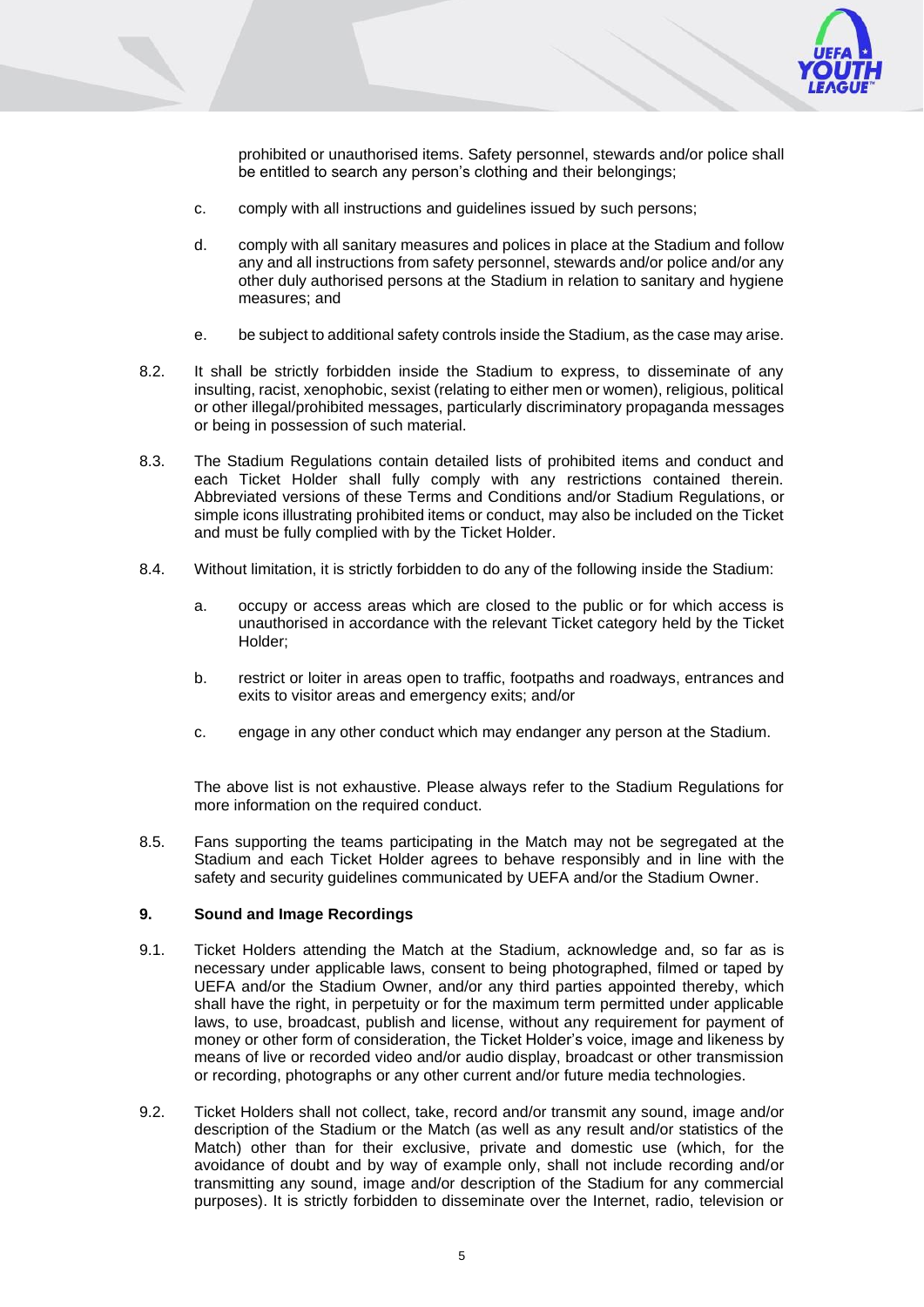

any other current and/or future media, any sound, picture, image, data, description, result and/or statistics of the Match in whole or in part, or to assist any other person(s) conducting such activities. Copyright, database rights and any other intellectual property rights in any unauthorised recording or transmission under this clause is assigned (by way of present assignment of future rights) to UEFA. Where assignment is not possible under applicable laws, the Ticket Holder grants to UEFA an exclusive, irrevocable and royalty free licence to use such copyright, database and other intellectual property rights. Ticket Holders further agree (if and whenever required to do so by UEFA) to promptly execute all instruments and do all things necessary to vest the right, title and interest in such rights to UEFA absolutely and free of all encumbrances and other charges.

# **C. MISCELLANEOUS**

# <span id="page-5-2"></span>**10. Liability**

- <span id="page-5-1"></span>10.1. In the event that UEFA and/or the Stadium Owner is in breach of their obligations (under these Terms and Conditions or otherwise), UEFA, and/or the Stadium Owner shall only be responsible for such loss or damage suffered by the Ticket Holder which was reasonably foreseeable as a result of the breach. UEFA and/or the Stadium Owner shall not be responsible for any loss or damage that is not reasonably foreseeable or contemplated at the time the Buyer entered into a contract pursuant to these Terms and Conditions.
- 10.2. Notwithstanding Article [10.1,](#page-5-1) UEFA and/or the Stadium Owner is not liable for any business losses and UEFA and/or the Stadium Owner will have no liability to any Ticket Holder for any loss of profit, loss of business, business interruption, or loss of business opportunity.
- 10.3. In any event, to the maximum extent permitted by law, UEFA and/or the Stadium Owner hereby exclude any liability for loss, damage or injury to a Ticket Holder and/or their property, including (but not limited to) any indirect or consequential loss or damage, including (but not limited to) loss of enjoyment or travel or accommodation costs, regardless of whether the loss or damage: (a) would arise in the ordinary course of events; (b) is reasonably foreseeable; or (c) is in the contemplation of the parties, or otherwise.
- 10.4. UEFA and/or the Stadium Owner shall not be responsible for any interruptions and/or restrictions to the view of the Match caused by virtue of (i) their position at the Stadium and/or (ii) the actions of other spectators.
- 10.5. Notwithstanding any provision in these Terms and Conditions, UEFA and/or the Stadium Owner does not seek to exclude or limit their liability: (a) for fraud or fraudulent misrepresentation; (b) for death or personal injury caused by the UEFA's and/or the Stadium Owner's negligence or the negligence of any of their officers, employees or agents; or (c) for any other matter for which it is not possible to exclude or limit liability by law.
- 10.6. Nothing stated or implied in these Terms and Conditions will affect the Ticket Holder's statutory rights.

#### <span id="page-5-0"></span>**11. Unauthorised Spectators**

- 11.1. Ticket Holders are permitted to attend the Match only provided that:
	- a. they are not an Excluded Person (as defined in Article 11.2);
	- b. the Ticket has been obtained in accordance with these Terms and Conditions;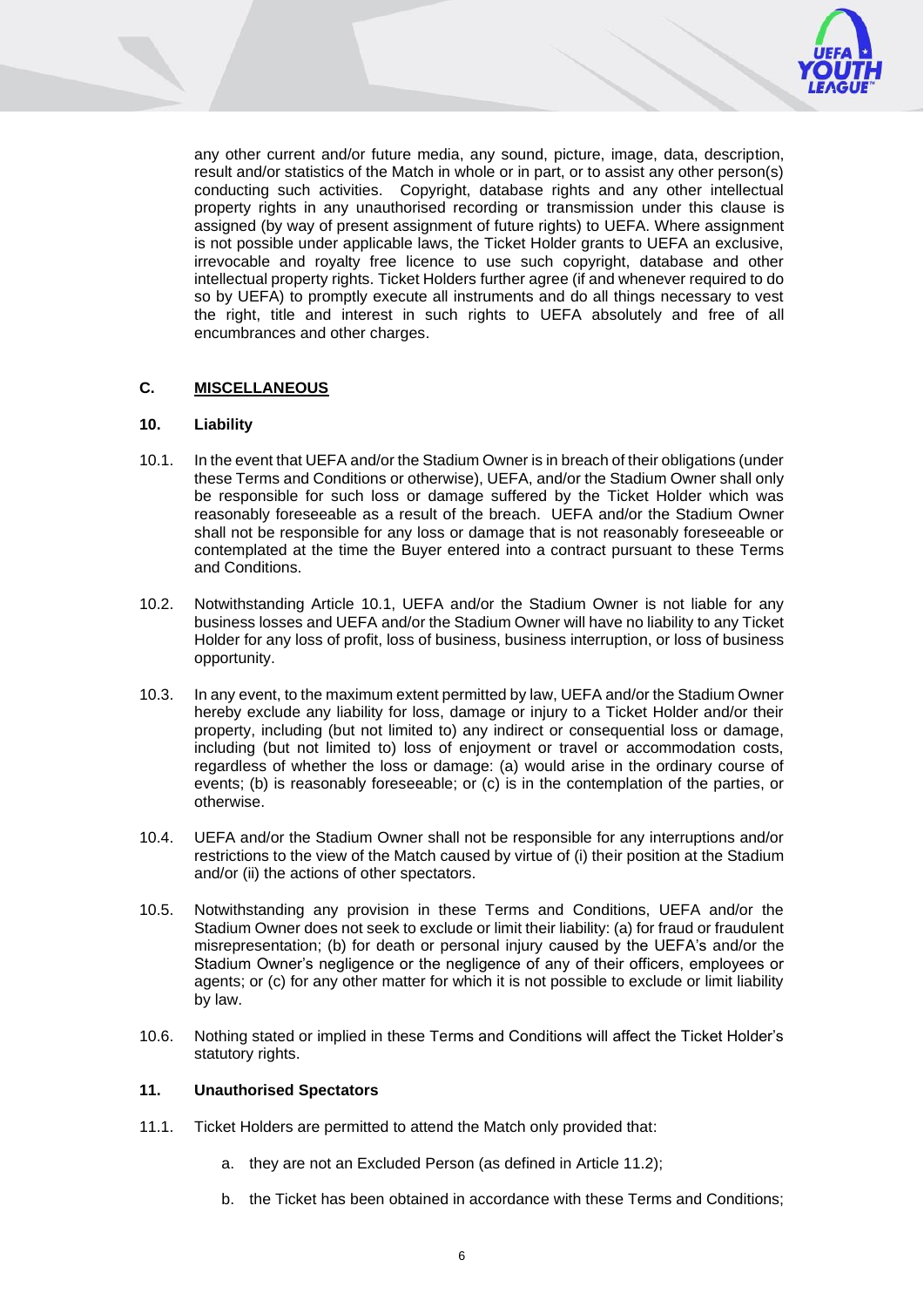

- c. they comply with any and all entry requirements and/or acknowledgements (including any epidemiological acknowledgements, if required) in the context of COVID-19, as notified to them and/or the Buyer by UEFA;
- d. where required, they have obtained a valid VISA for entry into the country in which the Tournament is taking place; and
- e. where the Ticket Holder travels to the country in which the Tournament is taking place, they have complied with any requirements which are in place regarding entry into such country (including but not limited to any travel and entry requirements imposed under applicable laws and/or otherwise in the context of COVID-19).

For the avoidance of doubt, UEFA shall not be liable for any loss or damage suffered by a Ticket Holder should they fail to comply with the provisions of this Article 11.1 and/or, where required, fail to obtain the necessary documents.

- 11.2. For the purpose of this Article [11,](#page-5-0)"Excluded Person" means:
	- a. any person banned from membership of the fan club for their national football team;
	- b. any person subject to a football banning order pursuant to a conviction under the Laws of Switzerland;
	- c. any person banned by UEFA, FIFA, any football governing body or otherwise, from travelling to or attending an association football match;
	- d. any person banned by UEFA, and/or the Stadium Owner from attending events at the Stadium;
	- e. any person who is deemed by the participating clubs in the Match to be a person to whom Tickets should not be allocated (including but not limited to persons who have been issued with a stadium ban by the respective participating club); and
	- f. any person who has breached or is in breach of these Terms and Conditions.

#### <span id="page-6-1"></span>**12. Personal data**

- 12.1. UEFA, acting as data controller, collects and processes personal data for the following purpose: for organisational and security purposes related to the Match [\(12.2\)](#page-6-0).
- <span id="page-6-0"></span>12.2. UEFA collects and processes the Buyer's following personal data for the purpose of processing the purchase of Tickets and carrying out any access check procedure or other necessary screening: identification data such as surname/first name(s) and telephone number. If requested by UEFA in accordance with Article [3.2,](#page-1-0) UEFA collects and processes the Guest's following personal data for the purpose of processing the purchase of Tickets and carrying out any access check procedure or other necessary screening: identification data such as name and surname. All such personal data is collected and processed for the purpose of processing the Ticket purchase as well as for the purposes of identification and security related to the Match.

Personal data is required and is necessary for the performance of the contract entered into between UEFA and the Buyer, as well as for the legitimate interest of determining eligibility of persons interested in purchasing Ticket(s) and ensuring Tickets are delivered to the right individual as well as of guaranteeing an effective security system inside and around the Stadium, as well as to combat the unlawful sale of Tickets.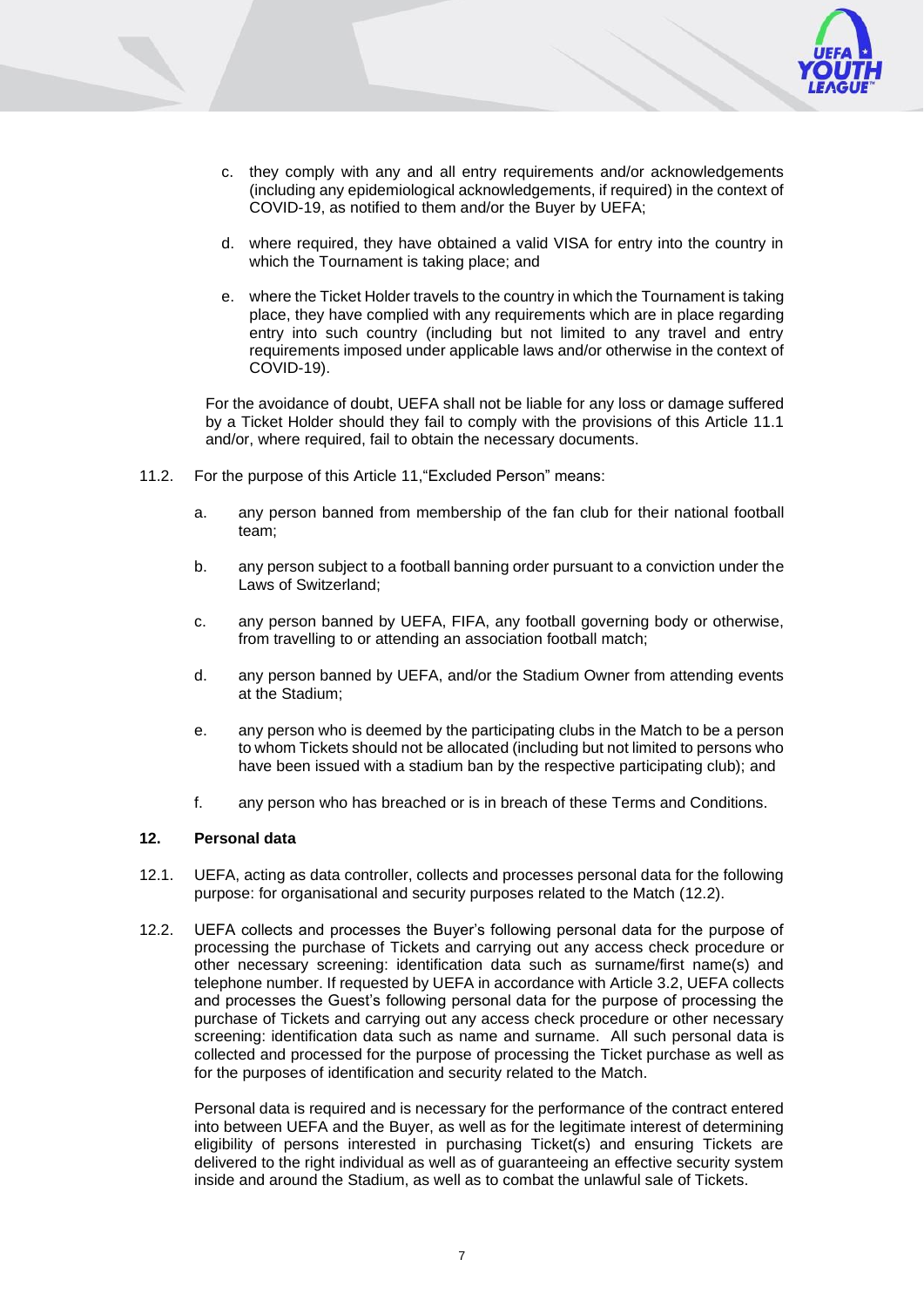

- 12.3. UEFA is subject to applicable data protection laws when collecting and processing personal data. Personal data submitted by the Buyer to UEFA will be stored and processed in accordance with these Terms and Conditions, the associated Privacy Notification and the UEFA Privacy Policy set out at [http://www.uefa.com/privacypolicy/index.html.](http://www.uefa.com/privacypolicy/index.html)
- 12.4. UEFA uses the following categories of third party and may transfer personal data to these recipients for the sole purpose of the performance of their activities:
	- a) service providers which help to issue and deliver the Tickets;
	- b) the Stadium Owner, Stadium security and access service providers which help to organise the Match and maintain safety and security; and
	- c) the relevant authorities to the extent necessary to maintain safety and security in connection with the Match.
- 12.5. The personal data of Buyers provided to UEFA pursuant to these Terms and Conditions is only collected and processed by UEFA for no longer than is necessary for the purposes described in Articles [12.2,](#page-6-0) unless the use of such personal data is further required for ongoing administrative or judicial proceedings relating to the Match or, where necessary, for preventing or detecting unlawful actions.
- 12.6. Ticket Holders have the right to request access to or information about the personal data related to them which are processed by UEFA. They can access, update and/or request the deletion of their personal data. Any requests relating thereto shall be sent via [UYLFticketing@uefa.ch.](mailto:UYLFticketing@uefa.ch) To do so, UEFA may require any Ticket Holder to provide verification of their identity (e.g. copy of official Identification Document with a photo mentioning their date & place of birth). UEFA may refuse, restrict or defer the provision of information where UEFA has the right to do so under current data protection legislation.

The request is free of charge unless it is unfounded or excessive. In such case, UEFA may charge Ticket Holders a reasonable request fee according to applicable data protection legislation.

12.7. Each Buyer and Guest acknowledge and agree that they have understood the processing of their personal data under this Article [12.](#page-6-1)

#### **13. Unforeseen Circumstances**

- 13.1. UEFA, and/or the Stadium Owner reserve the right to make alterations to the time, date and location of the Matches due to unforeseen extraordinary circumstances: force majeure, safety and/or security reasons or other decisions (including in the context of COVID-19) made by any competent authority which have a major impact on the Matches being played at the Stadium.
- 13.2. In the event of cancellation, abandonment, postponement, replaying of the Match, or in the event of a change of venue, reduction of Stadium capacity or the playing of the relevant Match behind closed doors, the Buyer will be bound by the Refund Policy in respect of any refunds of the Tickets purchased by the Buyer provided however that:
	- a. any refunds may be made only to the Buyer (and not to the Guest) and only up to the Purchase Price paid by such Buyer for the Ticket(s), and shall not, for the avoidance of doubt, entitle the Buyer to a refund of any costs and expenses incurred by the Buyer or Guest in relation to travel or accommodation;
	- b. subject to the foregoing and Article [10,](#page-5-2) UEFA and/or the Stadium Owner will not have any liability to the Buyer or any Guest on account of any such cancellation, abandonment, postponement, replay, change of venue, reduction of Stadium